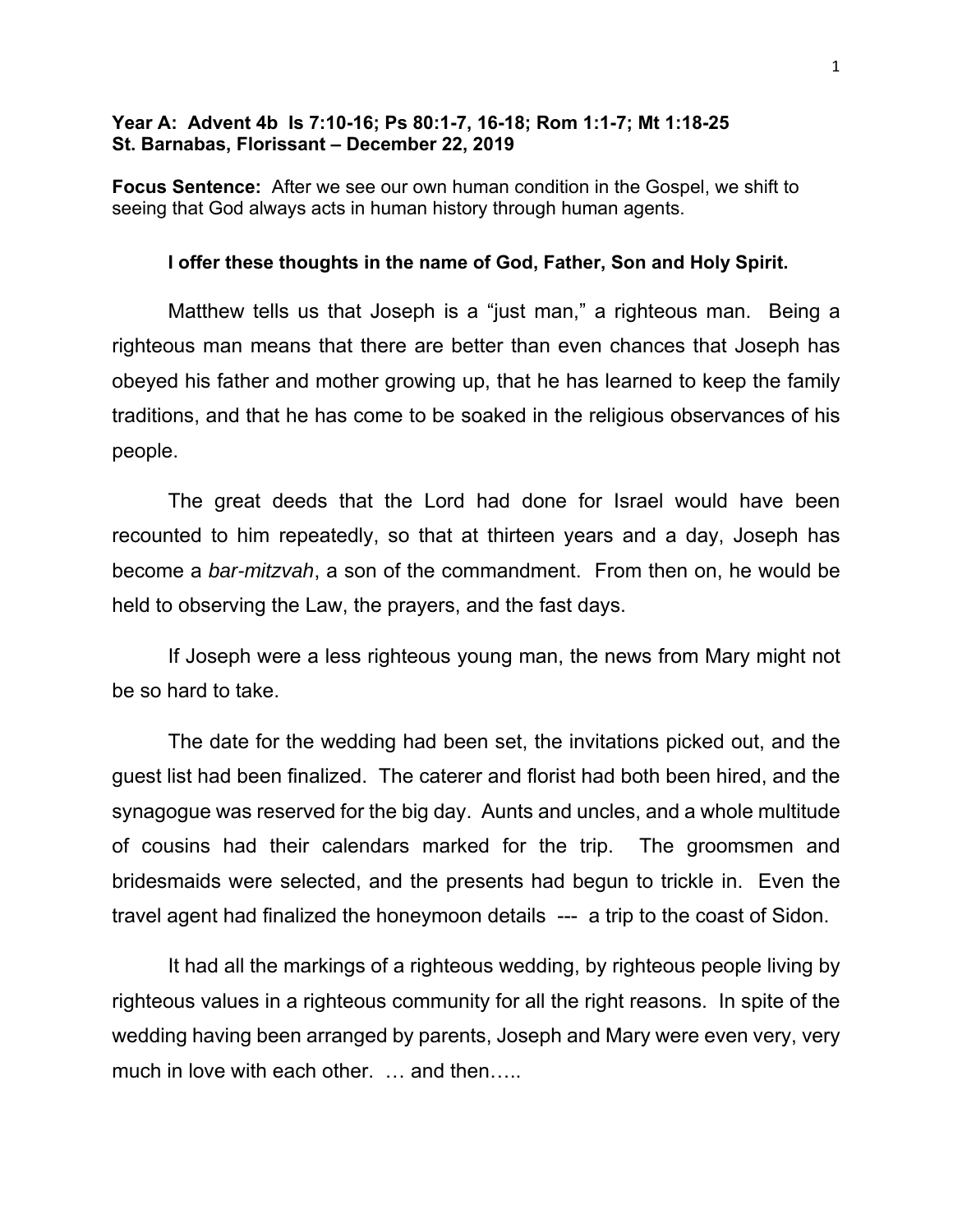### **PAUSE**

Mary asks if she and her mother can talk, away from Dad. Looking slightly puzzled, Mom agrees. Mom hears a story about an angel and about the Holy Spirit impregnating her, and Mom's first reaction is to call a psychiatrist. But, just to go along with her daughter's delusion, they go and buy a home pregnancy test kit -- and it turns out positive!

After receiving the family doctor's confirmation of the test results, Mom and Mary just hold each other and weep --- until Mom's anger kicks in.

"Just think of the public shame you've brought on our family! How could you have done this?!? And that rotten, no-good Joseph! How, after all the proper training, and all that your parents have done for both of you; how could you go and do something like this to your families? And then --- I can't believe it --- you try to blame it on God!!"

#### **PAUSE**

Joseph hurries over, shaken by the trembling in Mary's voice over the phone. He's aware of her pale look as she tells him to sit down, next to his future mother-in-law --- who now sits motionless, staring out the window.

He takes the news like a righteous man would. He suggests calling his attorney and having the whole thing annulled. His idea of "divorcing her quietly" takes shape in his suggestion that she visit a distant aunt near Jerusalem and have her illegitimate child away from the community where Joseph is trying to establish himself and his fledgling carpentry business. In a strange way, Joseph is trying to be "as wise as a serpent and as innocent as a dove."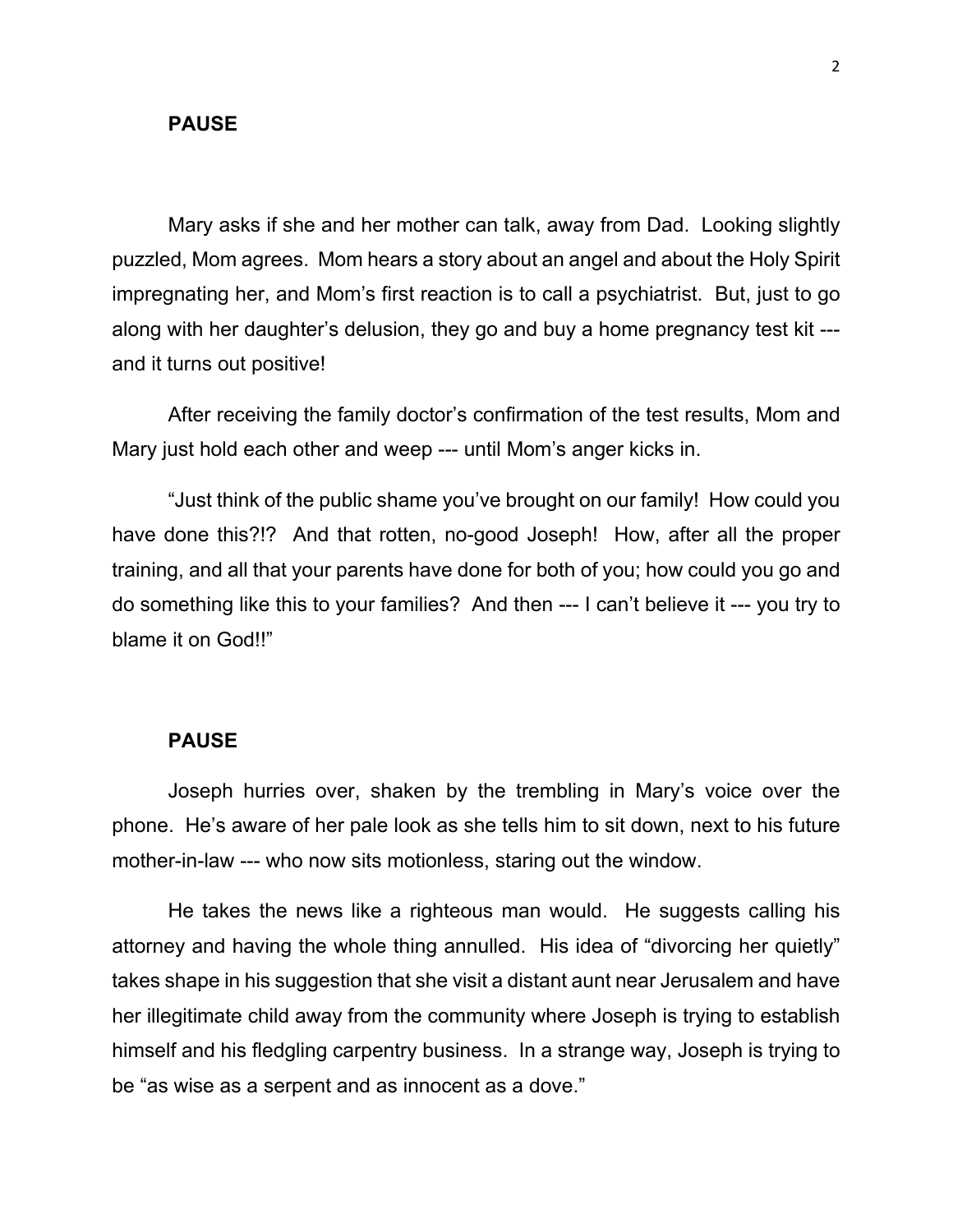Herb O'Driscoll, the eminent preaching scholar, and one of my favorite writers, constantly works to recover the drama of the stories in the Bible (which, admittedly, have become somewhat sterile and bland through years of repetition) by connecting them to the urgent realities of our own life stories.

In this morning's Gospel story, O'Driscoll sees the all-too-common situation of two teenagers in love, suddenly faced with the reality of a problem pregnancy.

And, if it's not bad enough to consider the results to be through an unfortunate mistake on their part, the young man has certainty that the baby is not his. How could the love of his life have done this to him?

When we can experience the biblical stories in this way, we can recover the wrenching drama and urgency that the writers have placed in them. And when we have recovered this drama and urgency, these stories can help us bring our own stories into the healing light of God's love.

### **PAUSE**

But, back to our particular story. In the midst of the shock, in the midst of the tears and the anger and the numbing sense of disappointment, grace comes.

God may not always seem to be on time, at least not on our timeline, but grace is never late.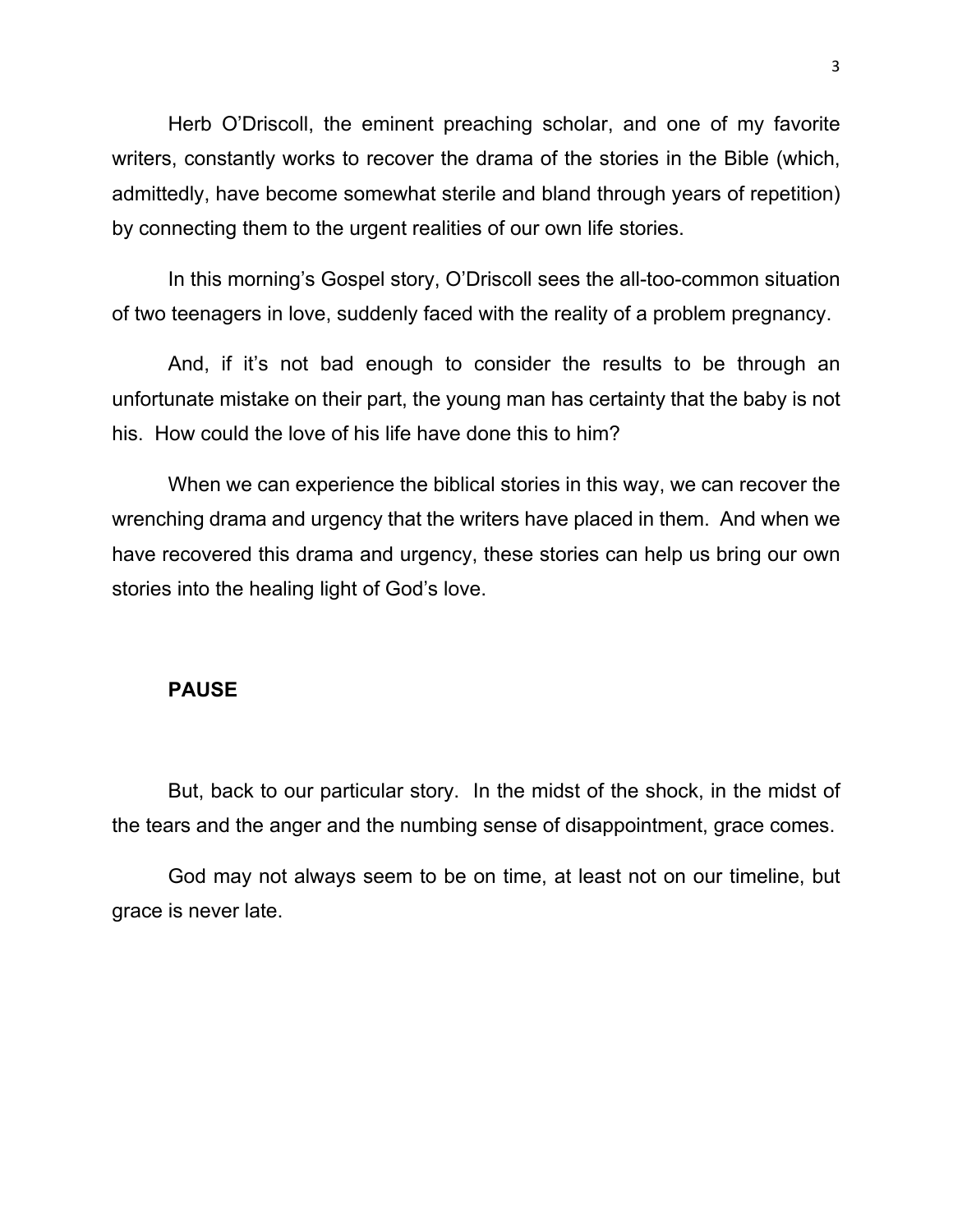The angel Gabriel puts in another appearance --- this time to the wronged Joseph and tells Joseph that the same Spirit of God who moved over the chaos to initiate the first creation has likewise moved over his fiancée to impregnate her with the New Creation. The baby's name will be called "Yeshua," which means "God saves."

And, somehow, by this grace, Joseph sets aside his doubts and fears, and he believes the revelation enough to take the unmarried, pregnant Mary to be his wife. They won't have their big, fancy wedding, but they love one another in spite of their misunderstandings and frustrations … which seems to reflect something of the Good News they are giving birth to as parents.

## **PAUSE**

St. Paul will later write of the "scandal of the cross," which will be a stumbling block to both Jews and Gentiles. But, long before the "scandal of the cross" there was the "scandal of the crib." We prefer to gloss over the embarrassment of unmarried teens showing up pregnant, but that's exactly how Jesus' conception appeared to one and all. We prefer to think of angel messengers and miracles and a virgin birth, and to forget the messy human realities which confronted Mary and Joseph and their families.

But God continually surprises us by acting, NOT through our ideas of the miraculous, but always through those messy realities of human agency. And through this particular human agency comes *Emmanuel --- God with us* --- the ultimate reality and miracle of history.